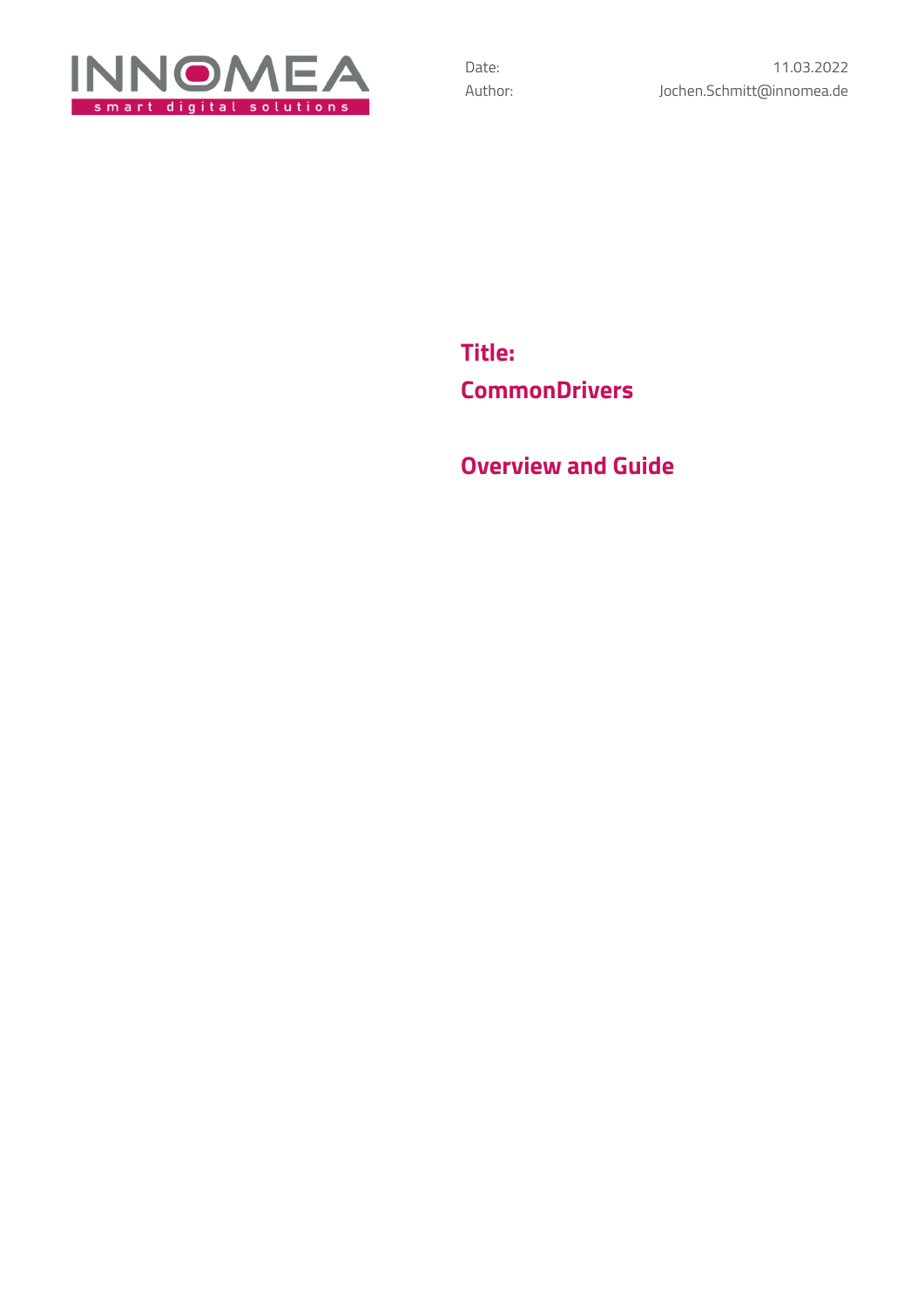

# **History**

| <b>Version</b> | State/Change  | Date       | Author         |
|----------------|---------------|------------|----------------|
| -1.0           | First release | 01/24/2022 | Jochen Schmitt |
|                |               |            |                |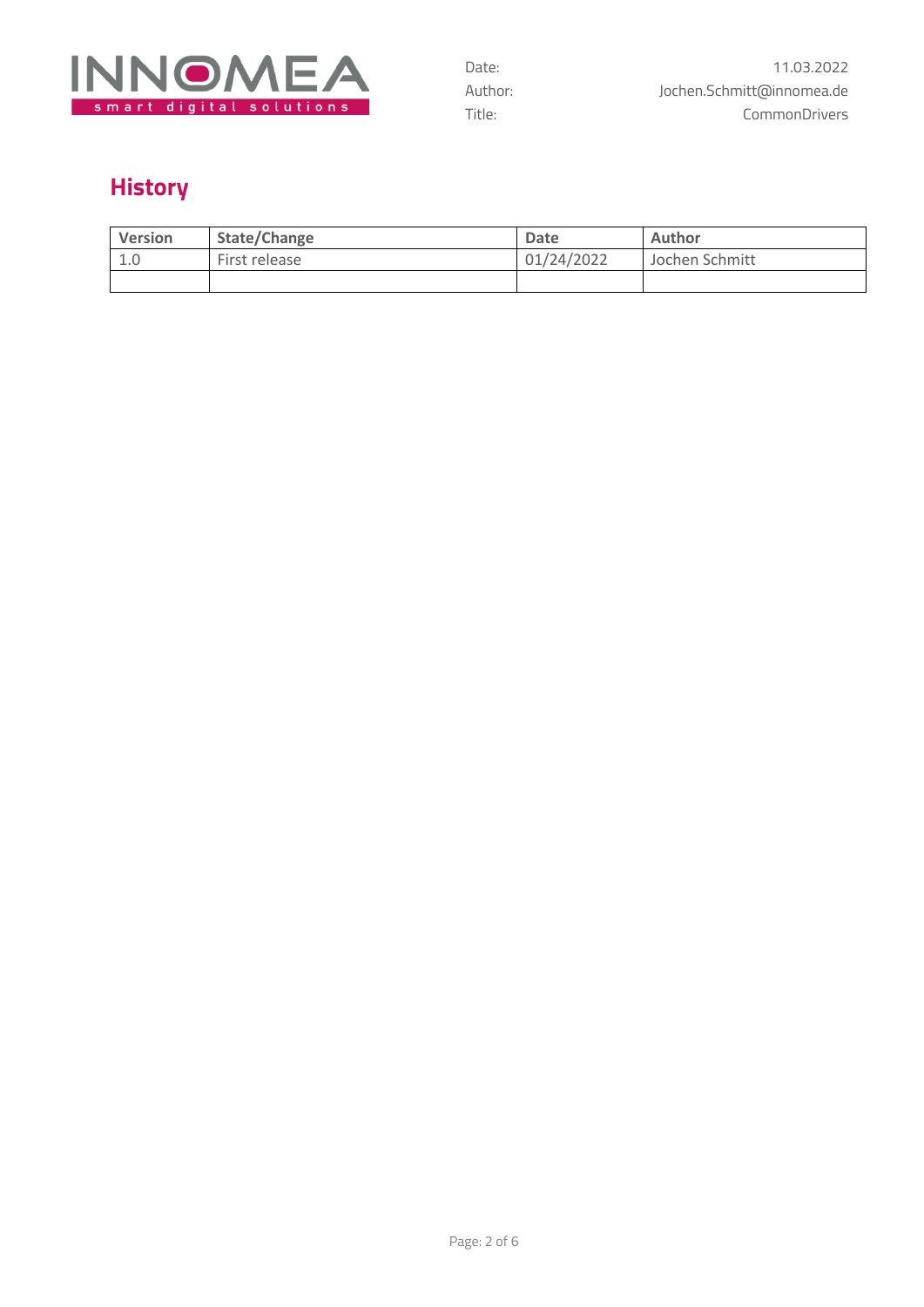

# 1 Table of content

| 3 <sup>7</sup> |  |
|----------------|--|
|                |  |
|                |  |
| 5.             |  |
| 6              |  |
|                |  |
|                |  |
|                |  |
|                |  |

Date:

Title:

Author: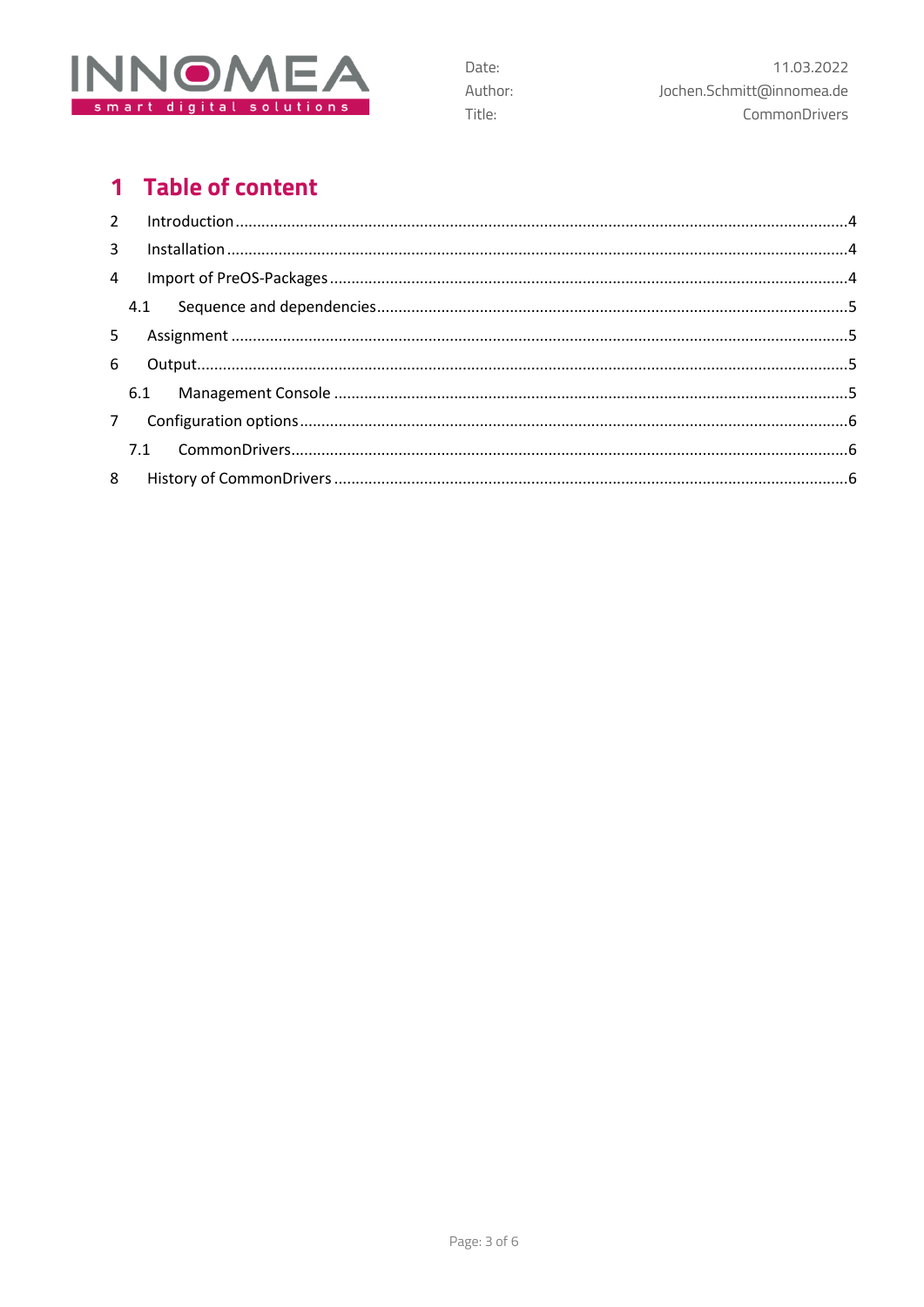

## <span id="page-3-0"></span>**2 Introduction**

The CommonDrivers PreOS Package is intended to copy drivers or other files for all hardware models. The idea came from copying docking station drivers for all models. This, on the other hand, makes it obsolete to change existing driver packages, if a new docking station is used to stage the systems. Probably you will have some more ideas …

## <span id="page-3-1"></span>**3 Installation**

The included ZIP file contains an unpacked Empirum structure like the Empirum WinPE AddOn. This Empirum structure has to be copied in the existing Empirum structure on the EmpirumServer. This places the WinPE package in the PackageStore folder and is ready to get imported.

## <span id="page-3-2"></span>**4 Import of PreOS-Packages**

With the previous steps you prepared the package files for the import process to the Empirum structure and database. In addition, you must import the package using the Management Console to be prepared for distribution. If this topic is new for you, you can grab helpful instructions from the [Step by step Guide](https://help.matrix42.com/010_SUEM/020_UEM/20Client_Management/OS_Deployment_Guide/WinPE_-_HowTo/2_Step_by_step_guide) on help.matrix42.com.

During the Import Wizard choose "CommonDrivers" from the list and activate this package for distribution. The two following figures show what is important during and after the import. Please note that the available version may be higher than the one shown here.

| <b>Import Wizard</b> |                                                                                                                                                                                                                                                                       | ×            |
|----------------------|-----------------------------------------------------------------------------------------------------------------------------------------------------------------------------------------------------------------------------------------------------------------------|--------------|
| <b>MATRIX 2</b>      | Welche Pakete wollen Sie importieren?<br>Bitte markieren Sie die entsprechenden Pakete.                                                                                                                                                                               |              |
|                      | Pakete<br>BiosUpdateTemplate 2.3<br>CommonDrivers 1.1<br>ComputemameValidator 1.2<br>DebugPackage 1.3<br>DiskImageCreate 1.5<br>DiskImageDeploy 1.8<br>Disk Partitioning 3.22<br>DomainJoin 1.10<br>$\left\langle \right\rangle$<br>Alle auswählen<br>Keine auswählen | Α<br>⋗       |
| matrix42 AG          | < Zurück<br>Weiter ><br>Abbrechen                                                                                                                                                                                                                                     | <b>Hilfe</b> |

*1 – Selection window from the Import Wizard (preferably use 'select none' before proceeding)*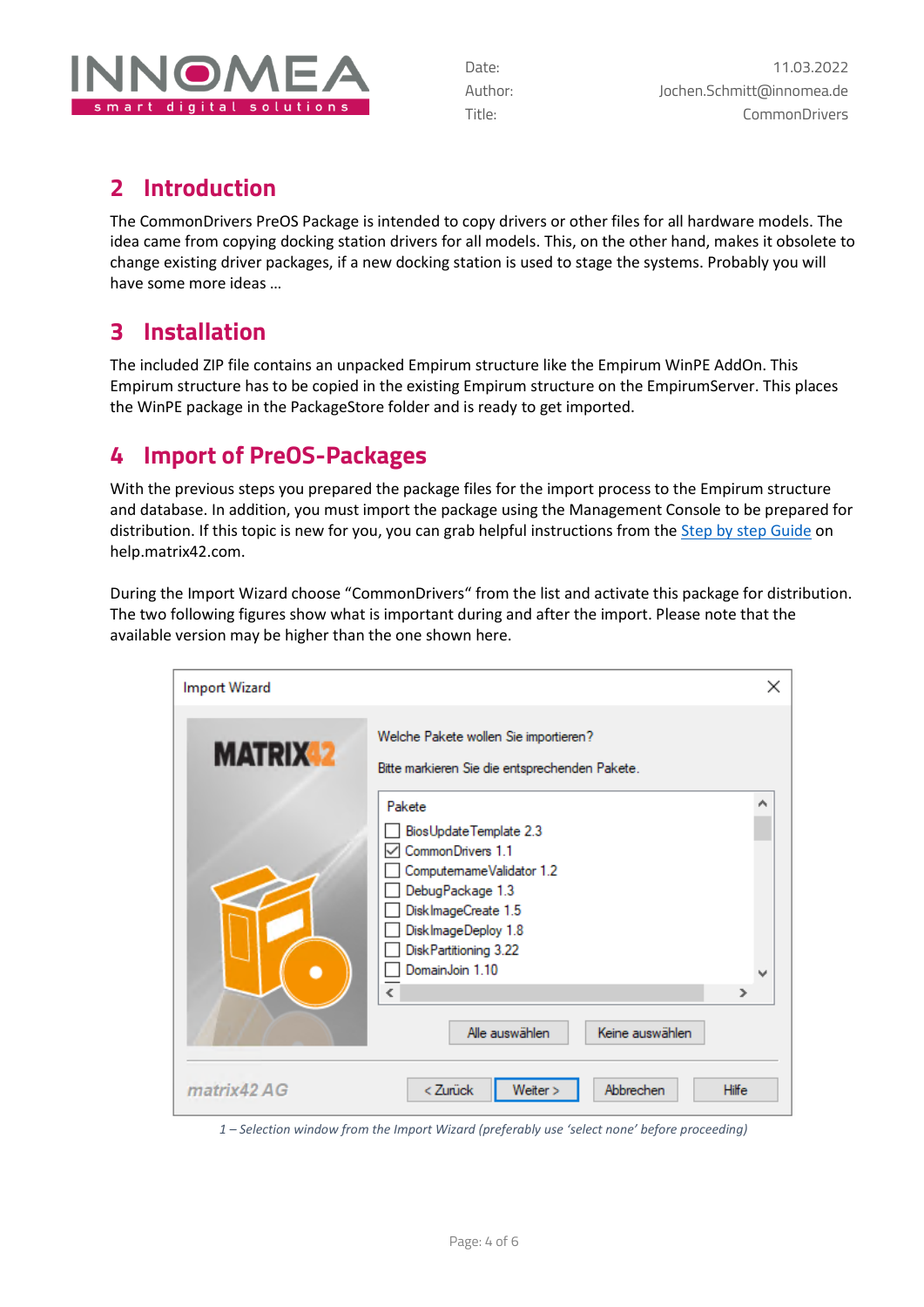

| Paketeigenschaften   | ×                                                                                                                              |
|----------------------|--------------------------------------------------------------------------------------------------------------------------------|
| Sonstiges<br>Ansicht | $\binom{1}{2}$ Info<br>Application Usage Tracking<br><b>E=1</b> Variablen<br>1.0 Version<br>Q Prüfung<br><b>Betriebssystem</b> |
|                      | Zur Installation freigeben                                                                                                     |
| Name:                | innomea\OsPackages\CommonDrivers\1.1                                                                                           |
| Text:                | CommonDrivers 1.1                                                                                                              |
| Symbol:              | Anderes Symbol                                                                                                                 |
| Dokudatei:           | C                                                                                                                              |
| Infodatei:           |                                                                                                                                |
|                      | æ<br>71                                                                                                                        |
|                      |                                                                                                                                |
|                      |                                                                                                                                |
|                      | ОΚ<br>Abbrechen<br><b>Hilfe</b>                                                                                                |

*2 -Package properties: 'Ready to install'*

### <span id="page-4-0"></span>4.1 **Sequence and dependencies**

Because the arrangement of the WinPE packages is affecting the installation sequence, you must arrange them in the right order. This package has to be arranged after 'DiskPartitioning' and before 'WindowsInstallation. It is preferred to arrange it after the 'DriverIntegration' package.

The following figure shows where the "CommonDrivers 1.x" package can be inserted. Please note that the available version may be higher than the one shown here.

DriverIntegration 2.17 CommonDrivers 1.1

## <span id="page-4-1"></span>**5 Assignment**

Now you need to assign the package to a configuration- or assignment groups in which the OS installation will be done using WinPE.

## <span id="page-4-2"></span>**6 Output**

### <span id="page-4-3"></span>6.1 **Management Console**

The CommonDrivers package will report it's values and actions to the PXE-Log. The messages will be shown in the Management Console under 'Show log …', 'SWDepot-Log' and more detailed in 'PXE-Log'.